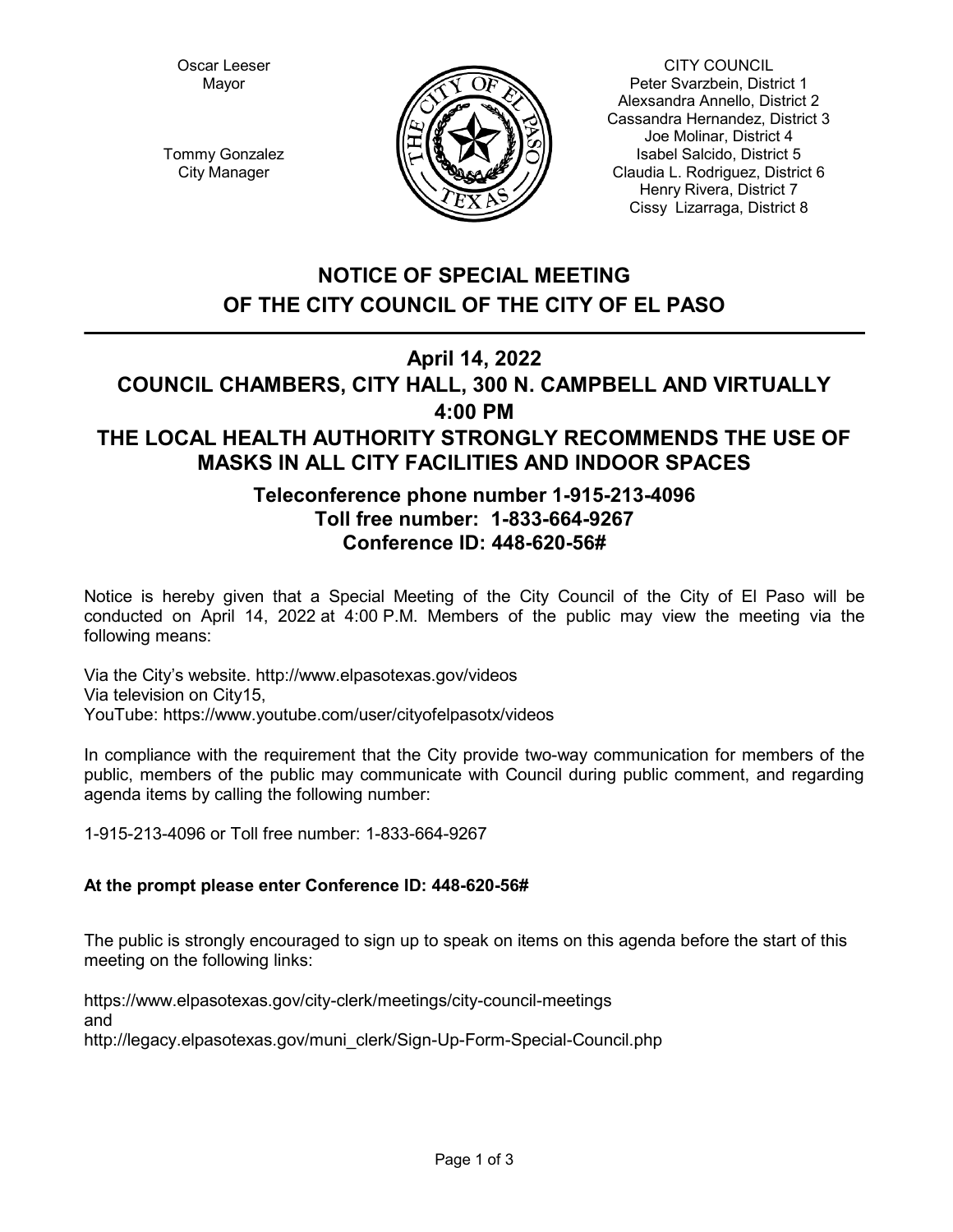**The following members of City Council will be present via video conference:**

**Representatives Cassandra Hernandez and Cissy Lizarraga**

**A quorum of City Council must participate in the meeting.**

## **AGENDA**

**1.** Discussion and action on a Resolution adopting a districting plan which establishes new Council representative district boundaries based on the 2020 U.S. Census data, to become effective immediately, and dissolving the Districting Commission, as they have completed their duties in the redistricting process per City Charter.

# **All Districts**

Economic and International Development, Karina Brasgalla, (915) 212-1570 Planning and Inspections, Philip Etiwe, (915) 212-1553

## **EXECUTIVE SESSION**

### **The following members of City Council will be present via video conference:**

### **Representatives Cassandra Hernandez and Cissy Lizarraga**

The City Council of the City of El Paso may retire into EXECUTIVE SESSION pursuant to Section 3.5A of the El Paso City Charter and the Texas Government Code, Chapter 551, Subchapter D, to discuss any of the following: (The items listed below are matters of the sort routinely discussed in Executive Session, but the City Council of the City of El Paso may move to Executive Session any of the items on this agenda, consistent with the terms of the Open Meetings Act and the Rules of City Council.) The City Council will return to open session to take any final action and may also, at any time during the meeting, bring forward any of the following items for public discussion, as appropriate.

Section 551.071 CONSULTATION WITH ATTORNEY Section 551.072 DELIBERATION REGARDING REAL PROPERTY Section 551.073 DELIBERATION REGARDING PROSPECTIVE GIFTS Section 551.074 PERSONNEL MATTERS Section 551.076 DELIBERATION REGARDING SECURITY DEVICES OR SECURITY AUDITS Section 551.087 DELIBERATION REGARDING ECONOMIC DEVELOPMENT NEGOTIATIONS Section 551.089 DELIBERATION REGARDING SECURITY DEVICES OR SECURITY AUDITS; CLOSED MEETING

## **ADJOURN**

### **NOTICE TO THE PUBLIC:**

Sign Language interpreters are provided for regular City Council meetings. If you need Spanish

**[22-434](http://elpasotexas.legistar.com/gateway.aspx?m=l&id=/matter.aspx?key=6898)**